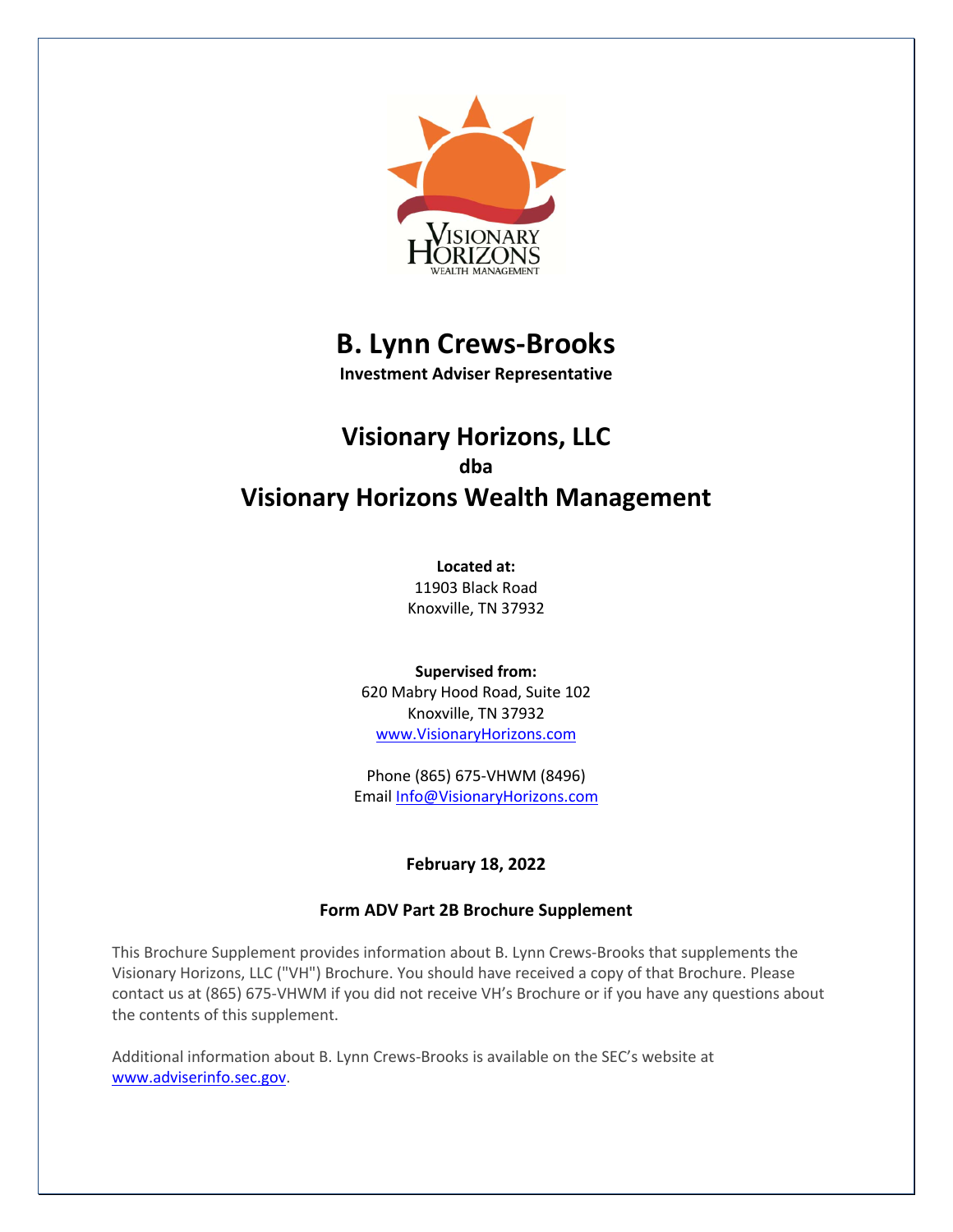Visionary Horizons, LLC Form ADV Part 2B Page 2

#### **Educational Background and Business Experience - Item 2**

**B. Lynn Crews-Brooks**

Born: 1961

### **Education Background**

- University of California Irvine Continuing Ed, Computer Graphics, 1992
- San Diego Mesa College, Photography, 1990-1991
- Palm Beach Community College, Art, 1985-1986
- Roane State Community College, Business, 1980-1981

#### **Employment History**

- Investment Adviser Representative, Visionary Horizons, LLC, 01/2022 to Present
- Sr. Branch Office Administrator, Edward Jones, 04/2005 to 12/2021

# **Disciplinary Information - Item 3**

Ms. Crews-Brooks has not been involved in any reportable disciplinary events.

## **Other Business Activities - Item 4**

Ms. Crews-Brooks is not engaged in any other business activities.

## **Additional Compensation – Item 5**

Ms. Crews-Brooks does not receive additional compensation or economic benefits from third party sources in connection to her advisory activities.

## **Supervision - Item 6**

Ms. Crews-Brooks is an investment adviser representative of VH. In this role, Ms. Crews-Brooks is responsible for general investment research, the monitoring of client portfolios for investment objectives and other reviews. Ms. Crews-Brooks is supervised by Tyler McMurray, the Chief Compliance Officer of VH.